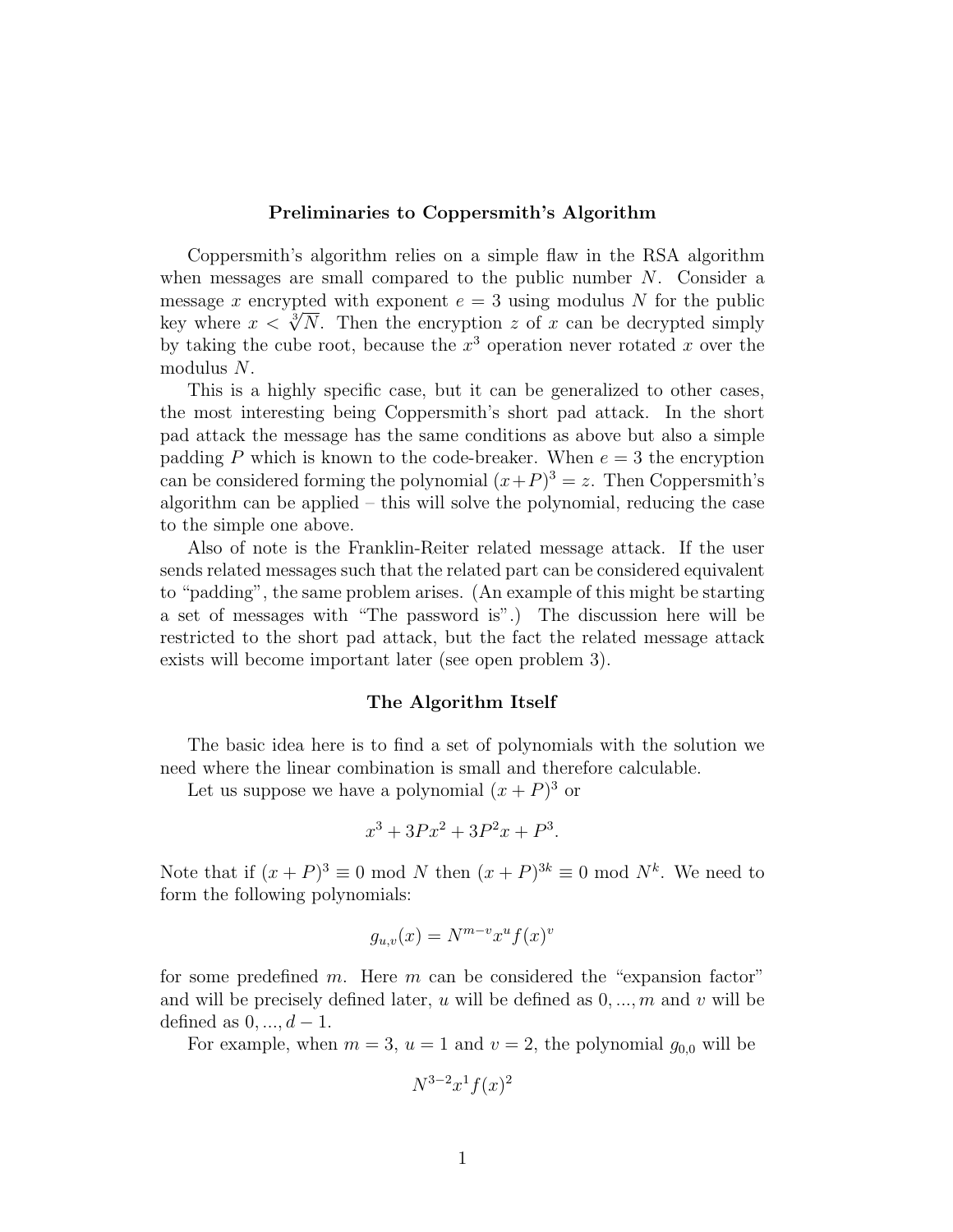or rather

$$
N(x7 + 6x6P + 15x5P2 + 20x4P3 + 15x3P4 + 6x2P5 + xP6).
$$

We form a lattice considering all possibilities for u and v. The lattice is designed so the first column represents the constant coefficient, the second column represents the coefficient with  $x^1$ , the third the coefficient with  $x^2$ , and so on. In the example given the rows would be  $g_{0,0}, g_{1,0}, g_{2,0}, g_{0,1}, g_{1,1}, g_{2,1}$ , etc. Let  $a = 3P$ ,  $b = 3P^2$  and  $c = P^3$  and form the matrix starting with:

|  | $N^3$ 0 0 0 0 0 0 0 0 0 0 0                             |  |  |  |  |  |  |
|--|---------------------------------------------------------|--|--|--|--|--|--|
|  | $0 \t N^3 \t 0 \t 0 \t 0 \t 0 \t 0 \t 0 \t 0 \t 0 \t 0$ |  |  |  |  |  |  |
|  | $0 \t 0 \t N^3 \t 0 \t 0 \t 0 \t 0 \t 0 \t 0 \t 0 \t 0$ |  |  |  |  |  |  |
|  | $cN^2$ $bN^2$ $aN^2$ $N^2$ 0 0 0 0 0 0 0 0              |  |  |  |  |  |  |
|  | 0 $cN^2$ $bN^2$ $aN^2$ $N^2$ 0 0 0 0 0 0 0              |  |  |  |  |  |  |
|  | 0 0 $cN^2$ $bN^2$ $aN^2$ $N^2$ 0 0 0 0 0 0              |  |  |  |  |  |  |

and so on until  $u = 2$ ,  $v = 3$ .

If we can find the short vectors of the matrix we will be able to find vectors less than  $N<sup>m</sup>$  and therefore the answer we are seeking. The LLL algorithm is able to do this. We will consider it a "black box" and not go into specifics here; essentially it performs Gaussian reduction in an iterated fashion to get approximations of short vectors. In this case the approximation is good enough to solve our problem.

More specifically, the LLL algorithm will be sufficient for decryption if  $m = \log N/e$ . (The reasons are technical and still need exploring, see open problem 5.) This is the expansion factor discussed earlier. Once the short vectors are generated solving the polynomials will yield the answer to the problem.

Note that all the results above can be generalized for any  $e$ . However, most prior tests have been done using only  $e = 3$  and considering a "highenough" e to be out of range without giving specifics.

I tried Various values of e and m of the algorithm in an implementation using Mathematica 4.1. The results are in the Appendix. From these and other concerns there arise open problems that will be resolved in the next phase of my research:

1. A paradox of sorts may arise when  $N$  is large: the algorithm will actually work faster when  $e$  is large than when  $e$  is small. Consider a 150-digit number N (approximately RSA-512).  $log N$  is approximately 343. When  $e = 17$ , we need  $m = 21$  to solve the equation, but when  $e = 3$ ,  $m = 115$ . Judging from the results in the Appendix the first may be faster (although Judging from the results in the Appendix the first may be faster (although the conditions are stricter, since the message a needs to be less than  $\sqrt[17]{N}$